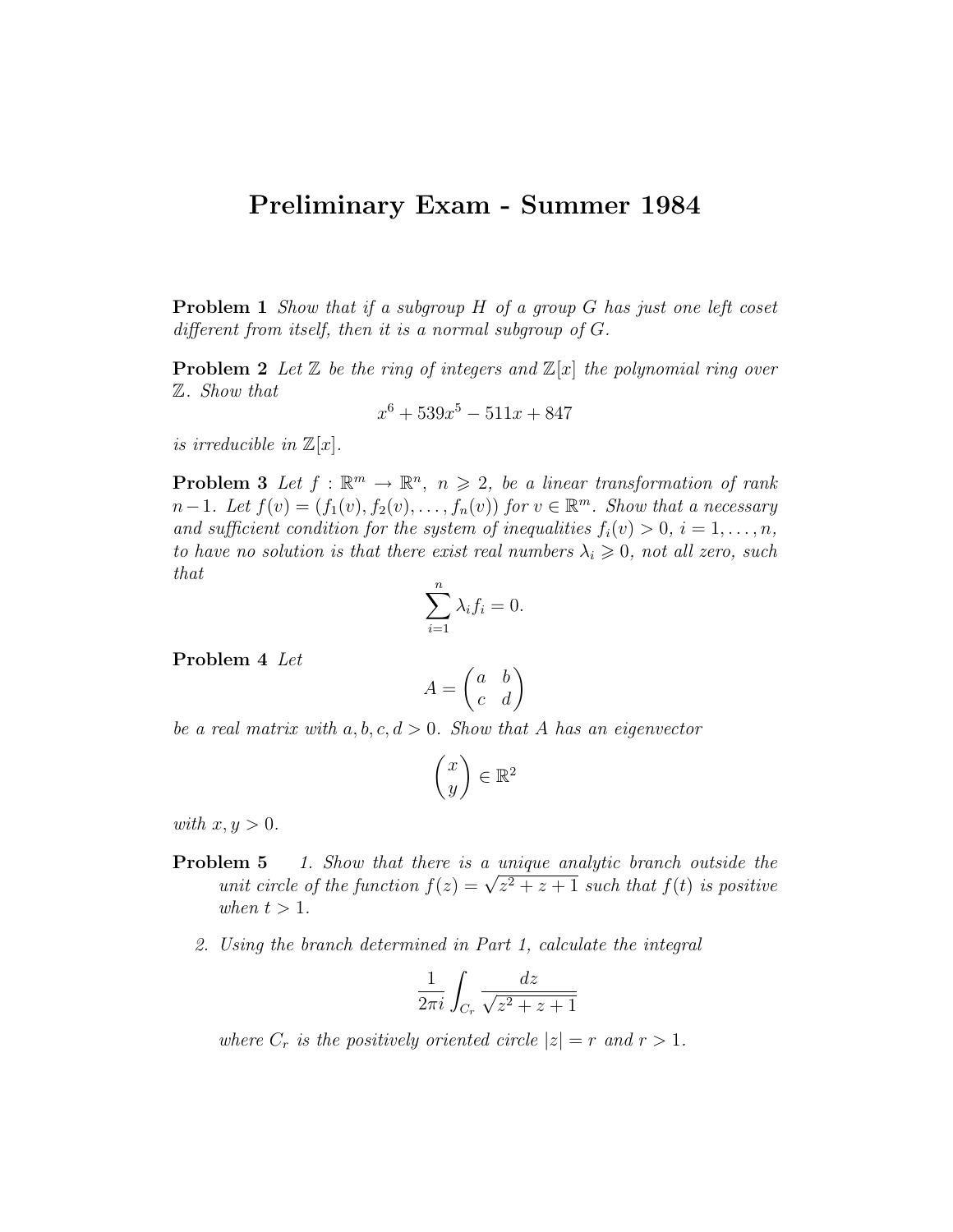**Problem 6** Let  $\rho > 0$ . Show that for n large enough, all the zeros of

$$
f_n(z) = 1 + \frac{1}{z} + \frac{1}{2!z^2} + \dots + \frac{1}{n!z^n}
$$

lie in the circle  $|z| < \rho$ .

**Problem 7** Let  $f : \mathbb{R} \to \mathbb{R}$  be  $C^1$  and let

$$
u = f(x)
$$
  

$$
v = -y + xf(x).
$$

If  $f'(x_0) \neq 0$ , show that this transformation is locally invertible near  $(x_0, y_0)$ and the inverse has the form

$$
x = g(u)
$$
  

$$
y = -v + ug(u).
$$

**Problem 8** Let  $\varphi(s)$  be a  $C^2$  function on [1,2] with  $\varphi$  and  $\varphi'$  vanishing at  $s = 1, 2$ . Prove that there is a constant  $C > 0$  such that for any  $\lambda > 1$ ,

$$
\left| \int_{1}^{2} e^{i\lambda x} \varphi(x) \, dx \right| \leqslant \frac{C}{\lambda^2}.
$$

**Problem 9** Consider the solution curve  $(x(t), y(t))$  to the equations

$$
\frac{dx}{dt} = 1 + \frac{1}{2}x^2 \sin y
$$

$$
\frac{dy}{dt} = 3 - x^2
$$

with initial conditions  $x(0) = 0$  and  $y(0) = 0$ . Prove that the solution must cross the line  $x = 1$  in the xy plane by the time  $t = 2$ .

**Problem 10** Let  $C^{1/3}$  be the set of real valued functions f on the closed interval [0, 1] such that

- 1.  $f(0) = 0$ ;
- 2.  $||f||$  is finite, where by definition

$$
||f|| = \sup \left\{ \frac{|f(x) - f(y)|}{|x - y|^{1/3}} \mid x \neq y \right\}.
$$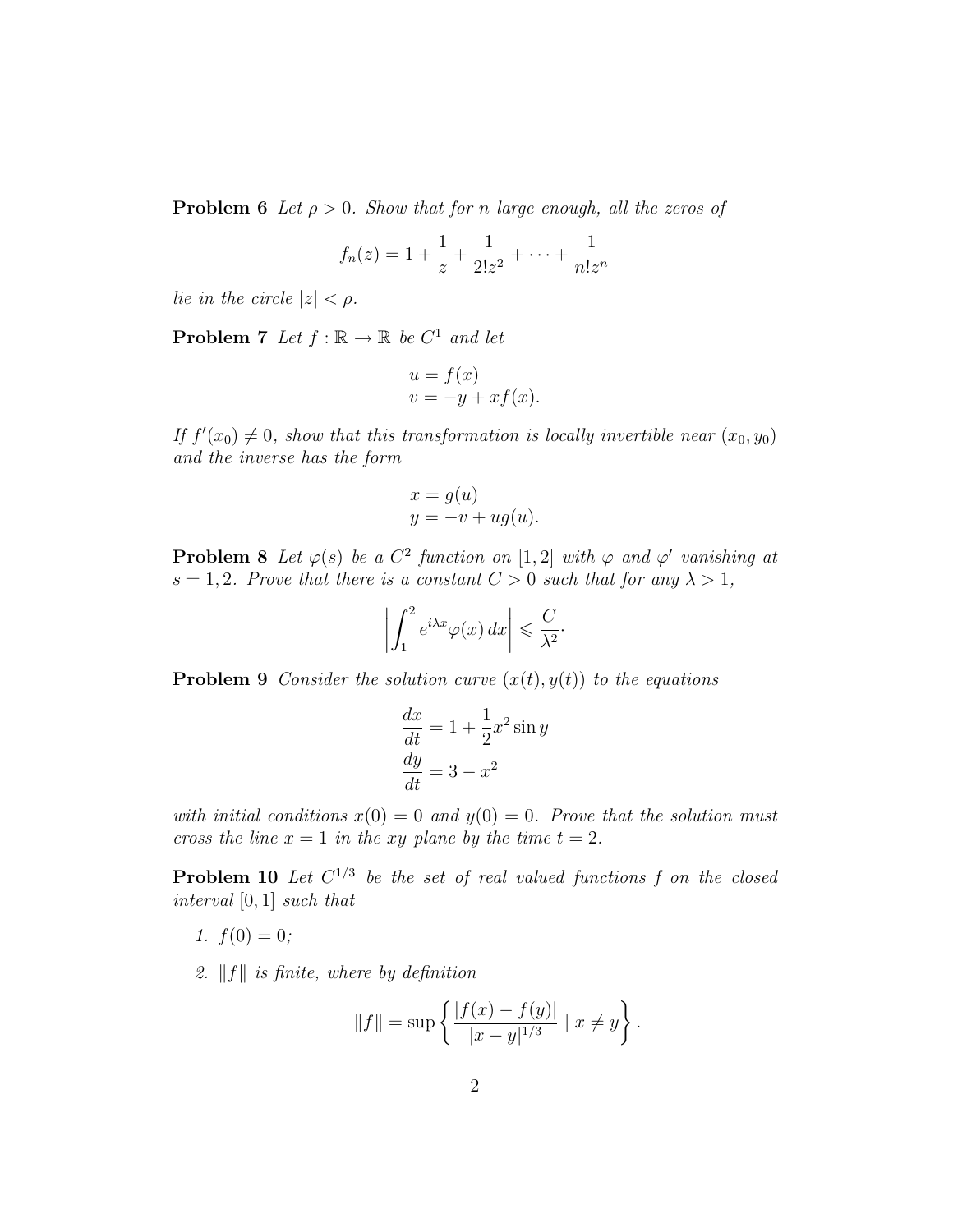Verify that  $\|\cdot\|$  is a norm for the space  $C^{1/3}$ , and prove that  $C^{1/3}$  is complete with respect to this norm.

**Problem 11** Let  $S_n$  denote the group of permutations of n objects. Find four different subgroups of  $S_4$  isomorphic to  $S_3$  and nine isomorphic to  $S_2$ .

**Problem 12** Let  $\mathbf{F}_q$  be a finite field with q elements and let V be an ndimensional vector space over  $\mathbf{F}_q$ .

- 1. Determine the number of elements in V .
- 2. Let  $GL_n(\mathbf{F}_q)$  denote the group of all  $n \times n$  nonsingular matrices A over  $\mathbf{F}_q$ . Determine the order of  $GL_n(\mathbf{F}_q)$ .
- 3. Let  $SL_n(\mathbf{F}_q)$  denote the subgroup of  $GL_n(\mathbf{F}_q)$  consisting of matrices with determinant 1. Find the order of  $SL_n(\mathbf{F}_q)$ .

**Problem 13** Let A be a  $2\times 2$  matrix over  $\mathbb C$  which is not a scalar multiple of the identity matrix I. Show that any  $2 \times 2$  matrix X over  $\mathbb C$  commuting with A has the form  $X = \alpha I + \beta A$ , where  $\alpha, \beta \in \mathbb{C}$ .

**Problem 14** Suppose V is an n-dimensional vector space over the field  $\mathbf{F}$ . Let  $W \subset V$  be a subspace of dimension  $r < n$ . Show that

 $W = \bigcap \{U \mid U \text{ is an } (n-1) - \text{dimensional subspace of } V \text{ and } W \subset U\}.$ 

**Problem 15** Let  $\mathbb{Z}_3$  be the field of integers mod 3 and  $\mathbb{Z}_3[x]$  the corresponding polynomial ring. Decompose  $x^3 + x + 2$  into irreducible factors in  $\mathbb{Z}_3[x]$ .

**Problem 16** Let  $p(z)$  be a nonconstant polynomial with real coefficients such that for some real number a,  $p(a) \neq 0$  but  $p'(a) = p''(a) = 0$ . Prove that the equation  $p(z) = 0$  has a nonreal root.

Problem 17 Suppose

$$
f(z) = \sum_{n=0}^{\infty} a_n z^n
$$

has radius of convergence  $R > 0$ . Show that

$$
h(z) = \sum_{n=0}^{\infty} \frac{a_n z^n}{n!}
$$

is entire and that for  $0 < r < R$ , there is a constant M such that

$$
|h(z)| \leqslant Me^{|z|/r}.
$$